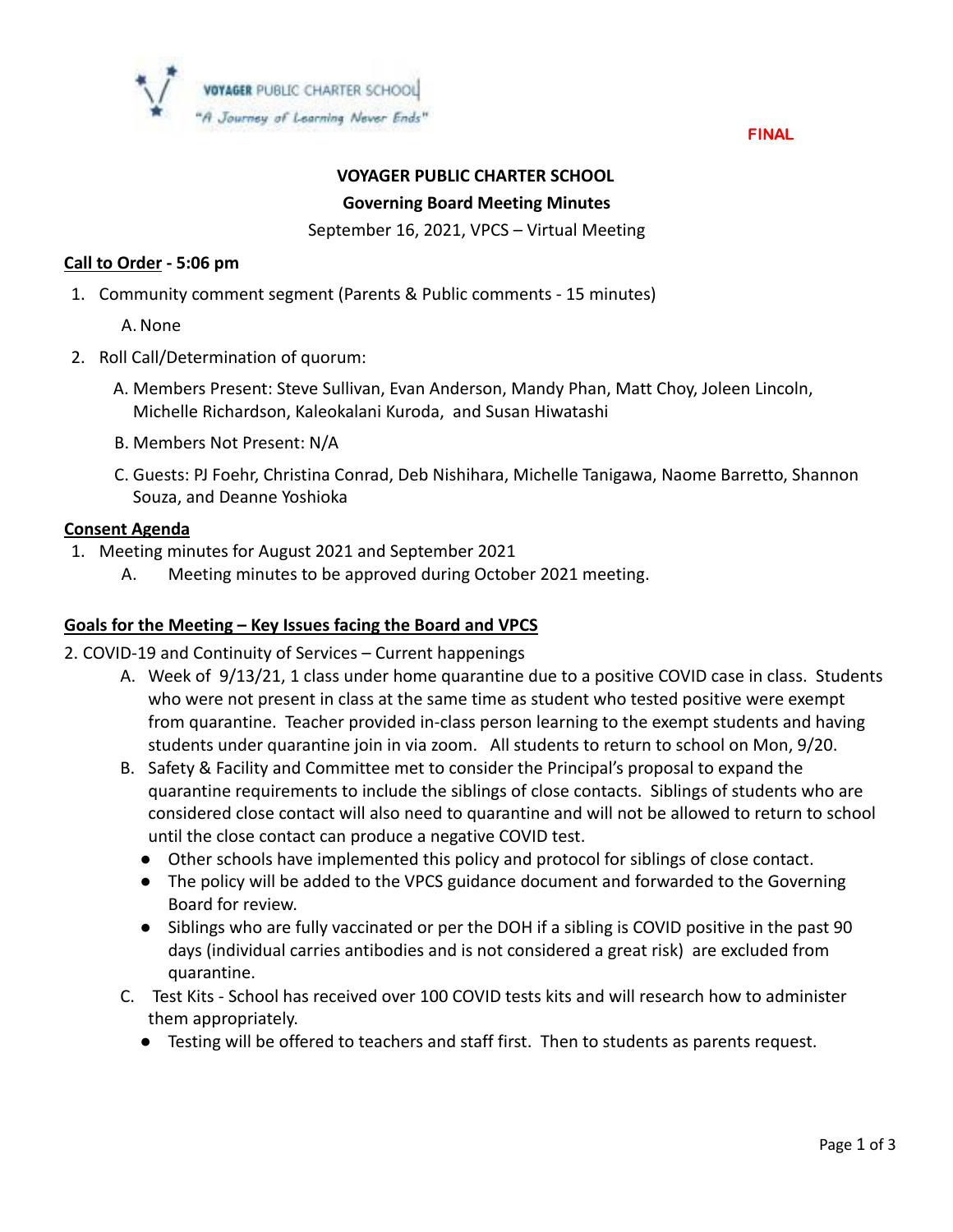- 3. Finance Committee, reserves, and discussion on Current Budget
	- A. Committee Report included.
	- B. Income Statement: Financials reflect better than budgeted. Due to timing, financials do not reflect salaries that begin in August.
		- A salary savings at this time is due to the Assistant Principal position not filled.
	- C. Auditor has confirmed that federal monies can be treated as deferred revenue.
	- D. Additional federal money to be received is estimated to be approximately \$1000/student.
	- E. Financials show a significant loss of \$238Kloss, if federal money is received it will make up for it.
	- F. If student enrollment is 290, see a surplus of \$50K;
		- Current student enrollment is at 285, w/2 students who will disenroll. Registrar is working on enrolling 4 new students (2nd Grade, 4th Grade, and 7th Grade). Final enrollment count date 10/15/21.
	- G. Audit by CW Associates is in process. Presentation to be done at October Governing Board meeting.
	- H. Technology items that were purchased with federal money will be reflected in the next financial report.
- 4. Voyager Budget
	- A. Budget will be revised when the federal money numbers received and student enrollment count after 10/15/21.
- 5. New Business / Additional Matters
	- A. Future Facilities Discussion: Paradise Park as a consideration for future facilities for VPCS. Matt reached out to a contact, but had not received a response. Steve had sent an email to the neighborhood board, but had not received a response. Will try reaching out to City Council. Goal is to meet with the Manoa Neighborhood Board to discuss including VPCS in future discussion as it relates to having a facility that we would not need to pay rent. Board as a who
	- B. Procedures for providing the appropriate information for board mtg agenda, minutes, link to mtg, and reports. Board to ensure process for meeting, recording minutes, and distribution of information is done and Governance committee would assist to set policy.
	- C. Committees:
		- Governance: No update at this time.
		- Excellence in Education: Will schedule a meeting to get committee moving forward. Evan to connect with Kaleo to look over the Baldrige framework.
		- School Leader: Steve Sullivan (Lead). Steve will reach out to former board member for information.
		- Facilities: Updates for facilities are provided in COVID related updates. A combined committee has been formed; school safety and board facilities to consider questions around COVID safety and protocols.

#### **Comments on Reports**

- **1. Finance**
	- Finance Committee Report submitted
- **2. Governance**
	- No Report
- **3. Excellence in Education**
	- No Report